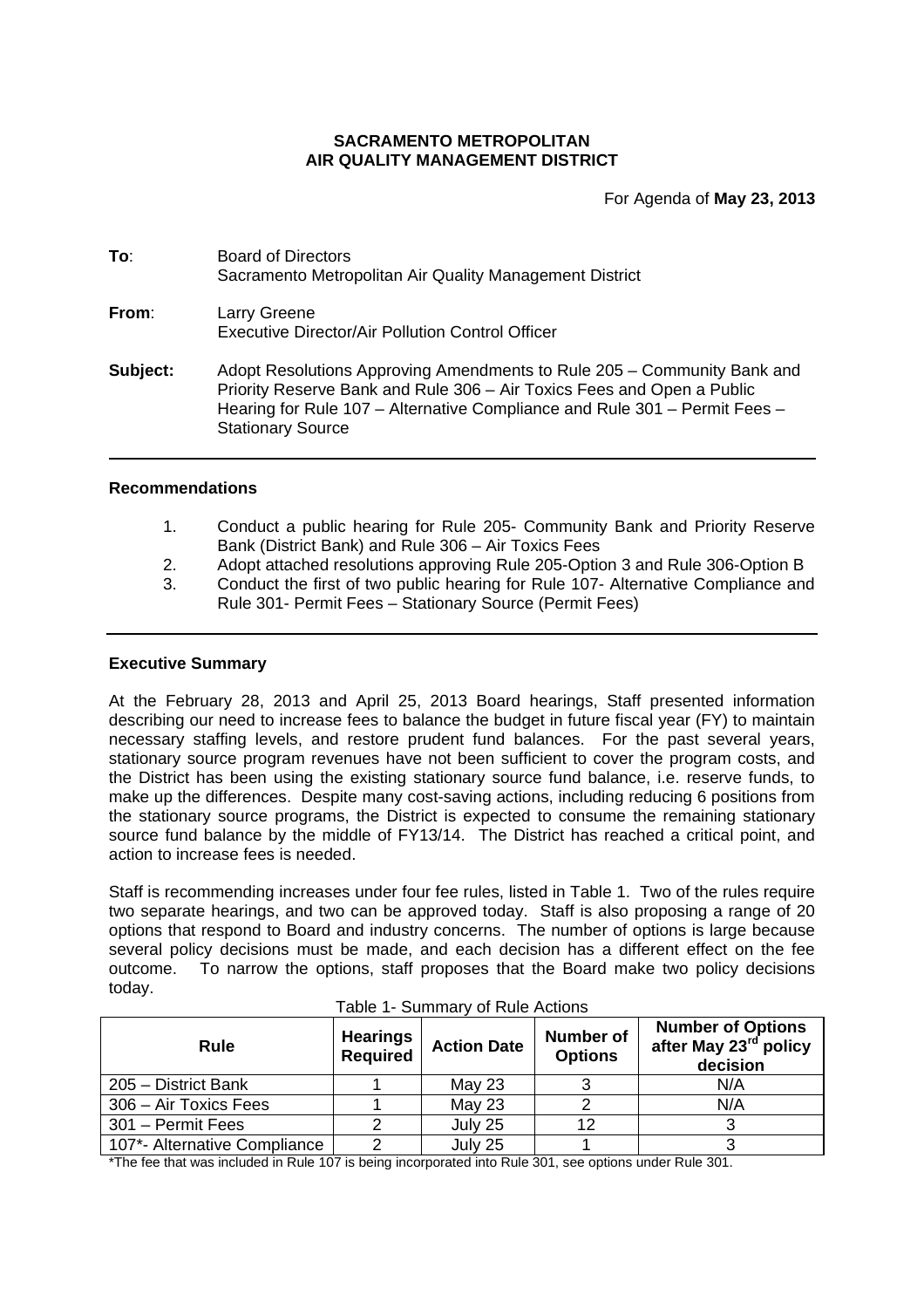Policy Decisions:

- 1) District Bank Fees: Decide whether to impose the entire District Bank program cost on credit purchasers or distribute some portion to all permit holders. Staff recommendation – Distribute costs to all permit holders, because the program benefits all sources. (Rule 205, Option 3)
- 2) Administrative Division Manager: Decide whether to restore the Administration Division Manager Position in FY14/15. Staff recommendation – Restore Administration Division Manager position because the position is needed and only increases fees by 0.5%. (Rule 306, Option B).
- 3) Fund Balance: In July, decide whether to delay increasing the fund balance under the Rule 301 increases. This also requires the Board to decide whether to allow sources an option to delay part of the increase for one year.

Staff recommendation – Begin building fund balance now, and do not include an option to defer. This provides the greatest financial stability and avoids administrative costs of a feedeferral option. (Rule 301, Option 4B)

# **Attachments**

The following table identifies the attachments to this memo.

| ltem                                                                           | <b>Attachment</b> |
|--------------------------------------------------------------------------------|-------------------|
| Board Resolution for Rule 205                                                  | А                 |
| Board Resolution for Rule 306                                                  | в                 |
| Proposed Amendments for Rule 205<br>(with options)                             |                   |
| Proposed Amendments for Rule 306<br>(with options)                             |                   |
| Proposed Amendments for Rule 107 and<br>Rule 301 (with options)                | F                 |
| Staff Report for Rule 205 (including<br>comments and responses)                | F                 |
| Staff Report for Rules 107, 301, and 306<br>(including comments and responses) | G                 |
| <b>Written Comments</b>                                                        | н                 |
| <b>Evidence of Public Notice</b>                                               |                   |

## **Background**

The District currently does not meet state and federal health standards for ozone, and state health standards for particulate matter with an aerodynamic diameter of 10 microns or less (PM10), and particulate matter with an aerodynamic diameter of 2.5 microns or less (PM2.5). State and federal laws require the District to attain the health standards for these nonattainment pollutants, maintain compliance with health standards for other pollutants, and protect the public from emissions of toxic air contaminants. Control of pollution from stationary sources is the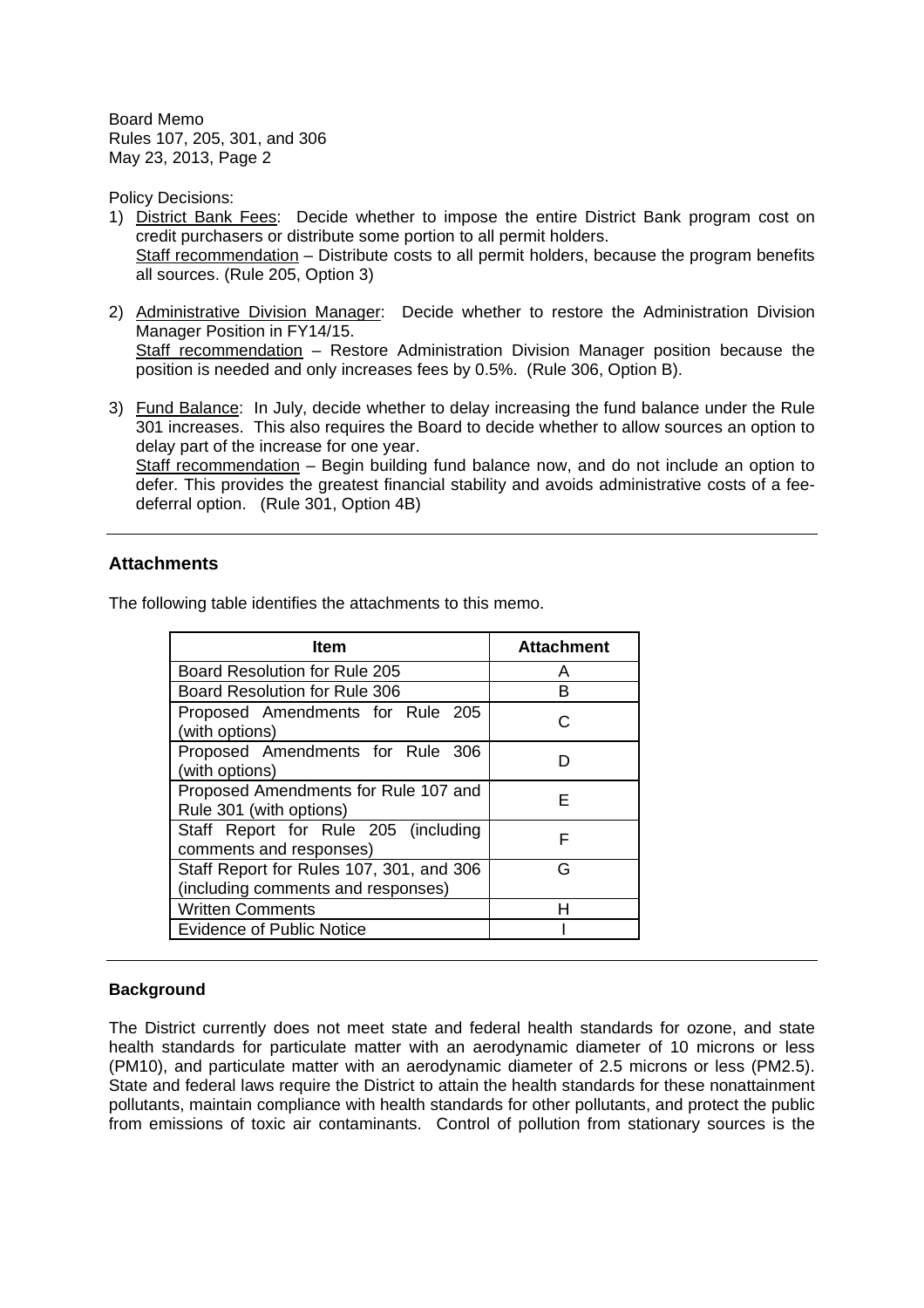primary function of the District<sup>1</sup>. A robust District stationary source program is essential to the local business community because it provides timely permits, adequate and consistent environmental review, reduces the likelihood of state and federal interventions in local business permitting and compliance decisions, and allows the District to tailor air pollution control measures to meet local community needs. Local implementation maintains a level playing field for compliant businesses and provides quick responses to citizen complaints.

In 2007, the District hired an independent consultant to evaluate the existing fees for the stationary source programs and to provide recommendations to fully recover the program costs. The fee study, completed in 2009, recommended several changes to meet program costs, including fee increases. The fee rule increases were deferred to minimize the impacts on local businesses during the economic downturn. Instead, the District took many actions, including those recommended by the fee study, to improve program efficiencies, increase revenues, and reduce costs. These cost saving actions included eliminating approximately 6 positions from the stationary source programs.

Staff continues to analyze the revenues and expenditures for the stationary source programs. Despite the actions mentioned above, revenues from the stationary source programs are not sufficient to fully recover program costs, and the stationary source fund balance has reached a critically low level. The following table summarizes the shortfalls in the local permit program, Title V permit program, air toxics program and the District Bank projected for FY13/14, if fees are not increased.

| Program                | Cost        | Revenue     | <b>Program Shortfall</b> |     |  |  |  |  |  |  |
|------------------------|-------------|-------------|--------------------------|-----|--|--|--|--|--|--|
| Local Permit Program   | \$5,209,679 | \$4,714,400 | \$495,279                | 10% |  |  |  |  |  |  |
| Title V Permit Program | \$186,234   | \$65,134    | \$121,100                | 65% |  |  |  |  |  |  |
| Air Toxics Program     | \$168,490   | \$84,126    | \$84,274                 | 50% |  |  |  |  |  |  |
| <b>District Bank</b>   | \$126,943   | \$67,840    | \$59,103                 | 47% |  |  |  |  |  |  |

Table 2: Summary of Revenue Shortfall

Actions to increase fees are needed in FY13/14 budget and future budget years to eliminate shortfalls, thereby maintaining the essential role of the stationary source programs.

## **Summary of Policy Decisions**

1) District Bank Fee: Decide whether to impose the entire District Bank program cost on credit purchasers or distribute some portion to all permit holders.

The staff's original proposed increase recouped the program cost solely through the fees paid by credit purchasers. This resulted in significant fee increases; for example, Aerojet's District Bank fees would have increased from \$6,321 to \$14,595. As discussed in the comment section below, Aerojet requested that the District phase the fee in over a 3-5 year period. Instead, when staff re-evaluated the fee, we determined that the Board should consider spreading part of the program cost across all permit holders. This issue is discussed below in the Rule 205 fee section. This approach lowers the cost to purchasers. For example, Aerojet's new fee would be \$7,301 rather than the \$14,595 originally proposed.

<sup>&</sup>lt;sup>1</sup> California Health and Safety Code Section 40000.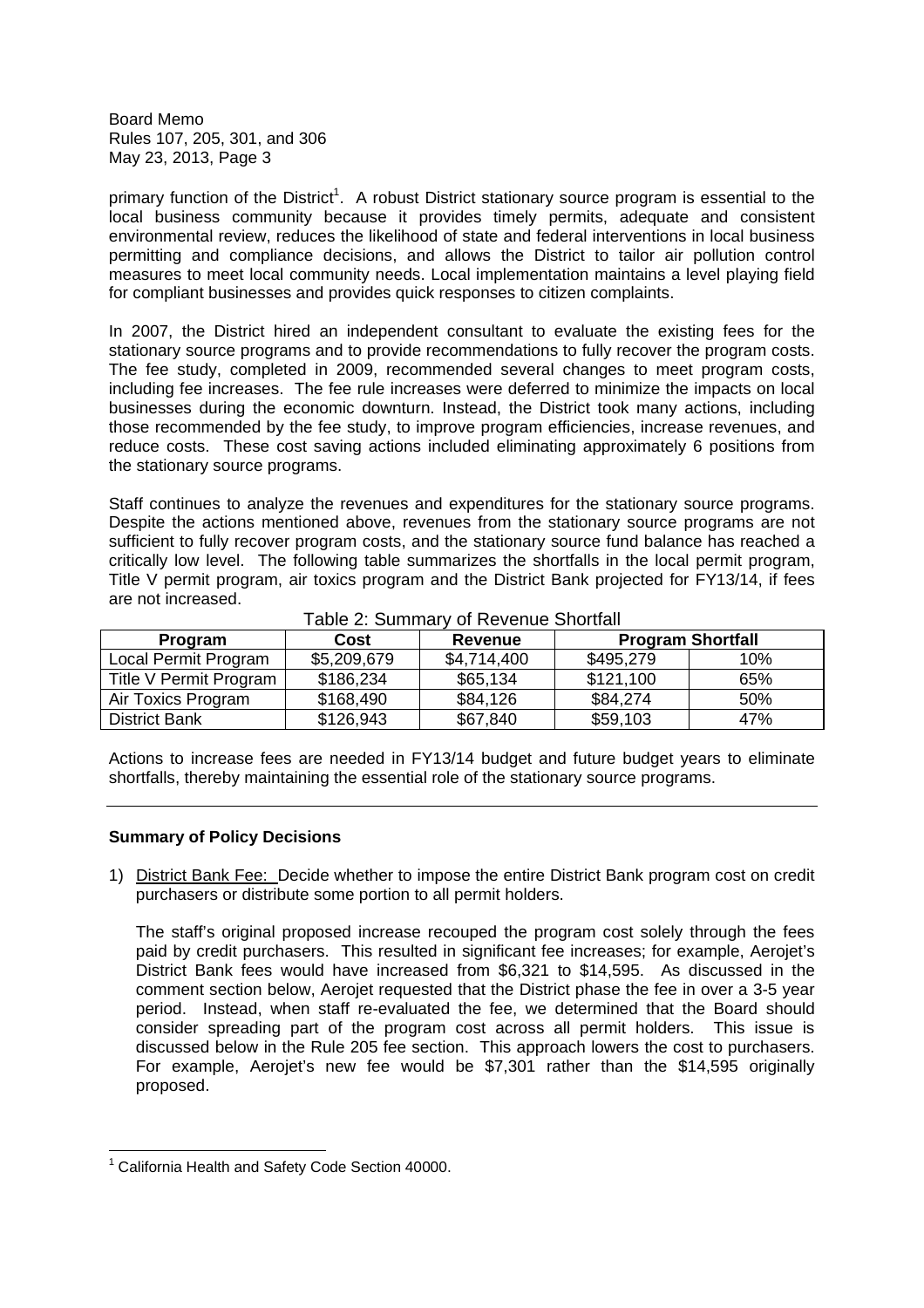Decision Ramifications:

- a. If distribute among all permit holders (Rule 205, Option 3):
	- i. Reduces Rule 205 fees by half for credit purchasers, and Rule 301 fee increases will be slightly higher (0.6% or less.)
	- ii. Eliminates Rule 205, Options 1 and 2, and Rule 301 Options 1A, 1B, 2A, 2B, and 3A, and 3B, because each of these options assumed the entire program costs are being borne by credit purchasers.
- b. If impose solely on credit purchasers:
	- i. Results in significant fee increases for the District's 14 credit purchasers
	- ii. Must decide whether:
		- 1. the entire Rule 205 fee increase take effect in FY 13/14 (Rule 205, Option 1) or
		- 2. the Rule 205 fee increase should be phased over 3 years (Rule 205 Option 2).

Staff recommendation – Distribute costs to all permit holders and do not phase in the increase by adopting Rule 205, Option 3.

Rationale - Allocating half of the District bank costs to businesses with active loans and the other half to all permitted sources recognizes that the bank provides a benefit to all permit holders. By maintaining the integrity of the Bank, the District preserves the opportunity for businesses to access the banked credits if needed for a business expansion or short-term relief from another rule requirement. Spreading the program costs also increases the financial stability of the Bank, because it will not be dependent on the fees paid by the more limited number of businesses actually accessing the credits at any given time.

2) Administrative Division Manager: Decide whether to restore the Administration Division Manager Position in FY14/15.

Decision Ramification:

- a. This increases fees Rules 301 and 306 fees slightly (0.5% or less)
- b. Approving staff's recommendation eliminates all of the "A" options from Rules 301 and 306, because each of the "a" options assume no Administrative Division Manager costs.

Staff recommendation – Restore Administration Division Manager position and adopt Rule 306, Option B.

Rationale – The position has been unfunded since FY10/11 when the former Administration Division Manager accepted the District's two-year service credit incentive for early retirement. The cost of that early retirement incentive was fully recouped in FY11/12. Currently, the responsibilities for the position have been reassigned to the Program Coordination Division Manager. The increase associated with restoring this position is very small.

3) Fund Balance: In July, decide whether to delay increasing the fund balance under the Rule 301 increases. If the Board opts for delay, then it must decide whether to allow sources an option to defer a portion of the increase for one year by paying a 25% fee.

## Decision Ramifications:

- a. Building fund balance now means:
	- i. higher FY13/14 fees, but
	- ii. smaller fee increases in the subsequent 4 years, and
	- iii. the fees at the end of the 5 year period are slightly lower than other options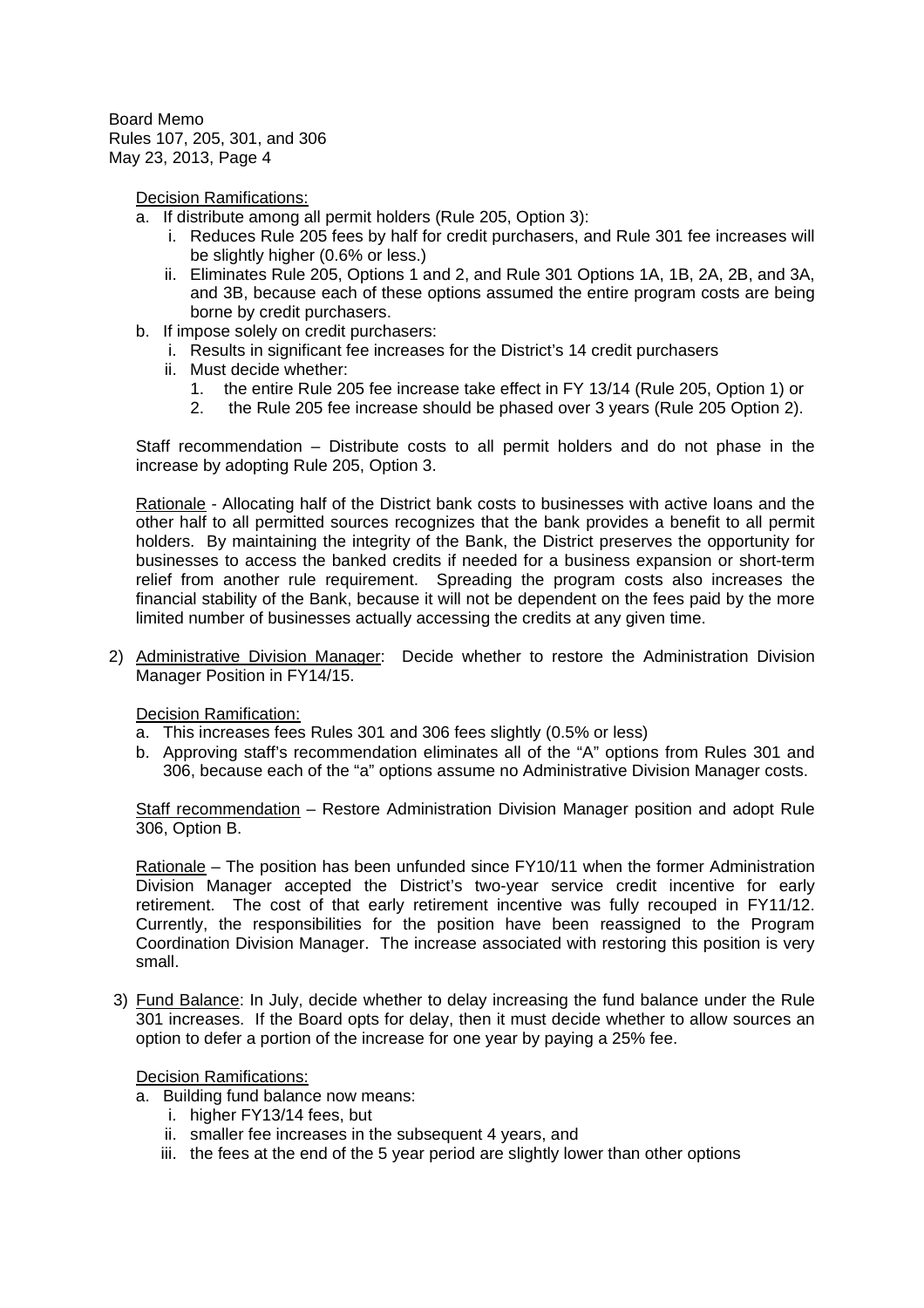- iv. This eliminates Rule 301, Options 2 and 5, because those options assume phase-in costs.
- b. Delay building fund balance results in
	- i. smaller fee increase in FY13/14,
	- ii. consistent % fee increases over the 5 year phase-in, and
	- iii. higher fees at the end of the 5 year period.
	- iv. This eliminates Rule 301, Options 1,3,4, and 6, because those options assume no phase-in costs.

Staff recommendation – Begin building fund balance now, and do not include an option to defer part of the FY13/14 fee. To do this, the Board would select Rule 301, Options 1 or 4. If Board agreed with the staff recommendations for #1 and #2 also, then the Board would select Rule 301, Options 4B.

Rationale – Beginning to build fund balance now provides the District the greatest financial stability and yields a slightly lower fee at the end of the 5-year period. Staff recommends against giving permit holders the option to defer on the added grounds that it is administratively difficult to implement.

The Policy Decisions and fee options are summarized in the following Table 3.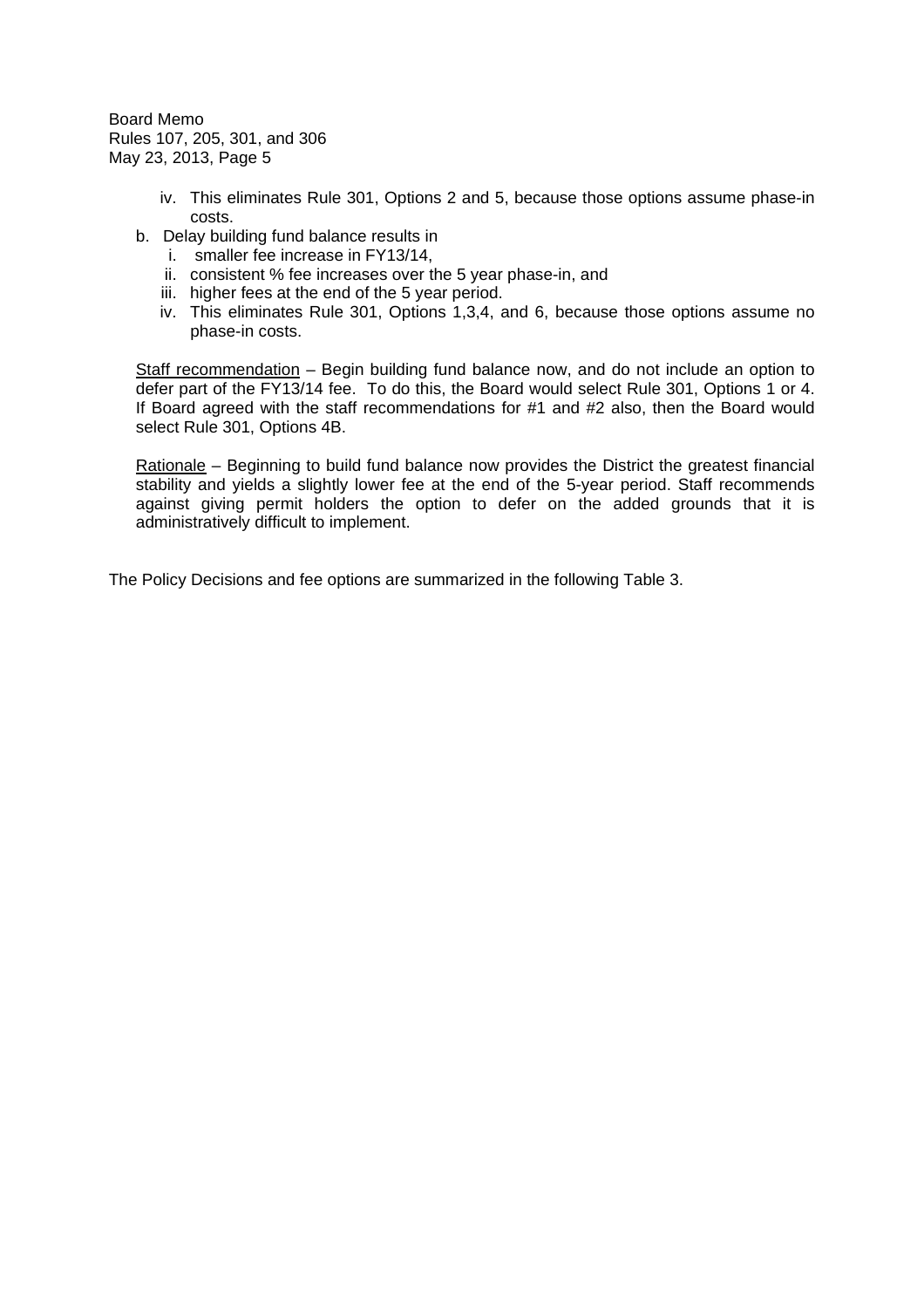| July 25 <sup>th</sup> Decision | business have<br>fee increase?<br>defer part of<br>the first year<br>an option to<br>Does the |              |      | $\frac{1}{2}$ |               |               | Yes    |               |      | $\frac{1}{2}$ |       |               | Yes   |               | $\stackrel{\circ}{\simeq}$ |            | $\frac{1}{2}$         |                       |                    | $\frac{1}{2}$             |
|--------------------------------|-----------------------------------------------------------------------------------------------|--------------|------|---------------|---------------|---------------|--------|---------------|------|---------------|-------|---------------|-------|---------------|----------------------------|------------|-----------------------|-----------------------|--------------------|---------------------------|
|                                | Does building<br>balance begin<br>now or be<br>delayed?<br>the fund                           |              | Now  |               | Delay         |               |        | Now           |      |               | Delay |               | Now   |               | Now                        | Now        | Delay                 | Now                   |                    | Now                       |
| May 23 <sup>rd</sup> Decision  | Is the Admin.<br>restored?<br>Manager<br>Division                                             | $\mathsf{S}$ | Yes  | $\frac{1}{2}$ | Yes           | $\frac{1}{2}$ | Yes    | $\frac{1}{2}$ | Yes  | $\frac{1}{2}$ | Yes   | $\frac{1}{2}$ | Yes   | $\frac{1}{2}$ | Yes                        |            | $\sum_{i=1}^{n}$      |                       | $\frac{1}{2}$      | Yes                       |
|                                | shared w/ all<br>credit bank<br>Is cost of<br>holders?<br>permit                              |              |      |               | $\frac{1}{2}$ |               |        |               |      |               | Yes   |               |       |               | $\sum_{i=1}^{n}$           |            | $\frac{1}{2}$         | Yes                   |                    | $\frac{1}{2}$             |
|                                | FY17/18                                                                                       | 3.6%         | 4.1% | 69%           | 7.2%          | 3.6%          | 4.1%   | 4.2%          | 4.7% | 7.2%          | 75%   | 4.2%          | 4.7%  | ł             | ł                          |            | ł                     | ł                     | I                  |                           |
|                                | FY16/17                                                                                       | 3.6%         | 4.1% | 6.9%          | 7.2%          | 3.6%          | 4.1%   | 4.2%          | 4.7% | 7.2%          | 75%   | 4.2%          | 4.7%  | 6.5%          | 7.5%                       |            | ŧ                     | ł                     | I                  |                           |
|                                | FY15/16                                                                                       | 3.6%         | 4.1% | 6.9%          | 7.2%          | 3.6%          | 4.1%   | 4.2%          | 4.7% | 7.2%          | 7.5%  | 4.2%          | 4.7%  | 15%           | 15%                        |            | \$2,085               | ł                     | I                  |                           |
|                                | FY14/15                                                                                       | 3.6%         | 4.1% | 6.9%          | 7.2%          | 12.35%        | 12.85% | 4.2%          | 4.7% | 7.2%          | 7.5%  | 12.7%         | 13.2% | 15%           | 15%                        |            | \$1,691               | I                     | ł                  |                           |
|                                | FY13/14                                                                                       | 15%          | 15%  | 6.9%          | 7.2%          | 6.9%          | 6.9%   | 15%           | 15%  | 7.2%          | 7.5%  | 7.2%          | 7.2%  | New fee       | structure                  | $$2,085^2$ | $$1,297$ <sup>2</sup> | $$1,043$ <sup>2</sup> | \$116 <sup>5</sup> | $$118^{5}$                |
|                                | Option                                                                                        | $\Delta$     | 18   | 2A            | 2B            | 3A            | 3B     | 4A            | 4B   | $\approx$     | 50    | 6A            | GB    | $(1-6)$<br>∢  | $(1-6)$<br>$\infty$        | $\ddot{ }$ | $\mathbf{z}^1$        | చి                    | $\mathbf{A}^4$     | $\mathbf{B}^{\mathbf{G}}$ |
|                                | Number<br>Rule                                                                                |              |      |               |               | 301           | Local  | Permit        | Fees |               |       |               |       | 301 Title     | $\geq$                     | 205        | District              | Bank                  | 306                | Toxic<br>Fees             |

Table 3: Summary of Proposed Rule Options

--- No fee increase, but possible Consumer Price Index increase<br>1- This option eliminates Rule 301 Options 4, 5, and 6

2- Current fee is \$903

3- This option eliminates Rule 301 Options 1,2, and 3<br>4- This option eliminates all of the B Options in Rule 301

N/A – This question is not applicable to this rule.<br>5- Current fee is \$60<br>6- This option eliminates all of the A Options in Rule 301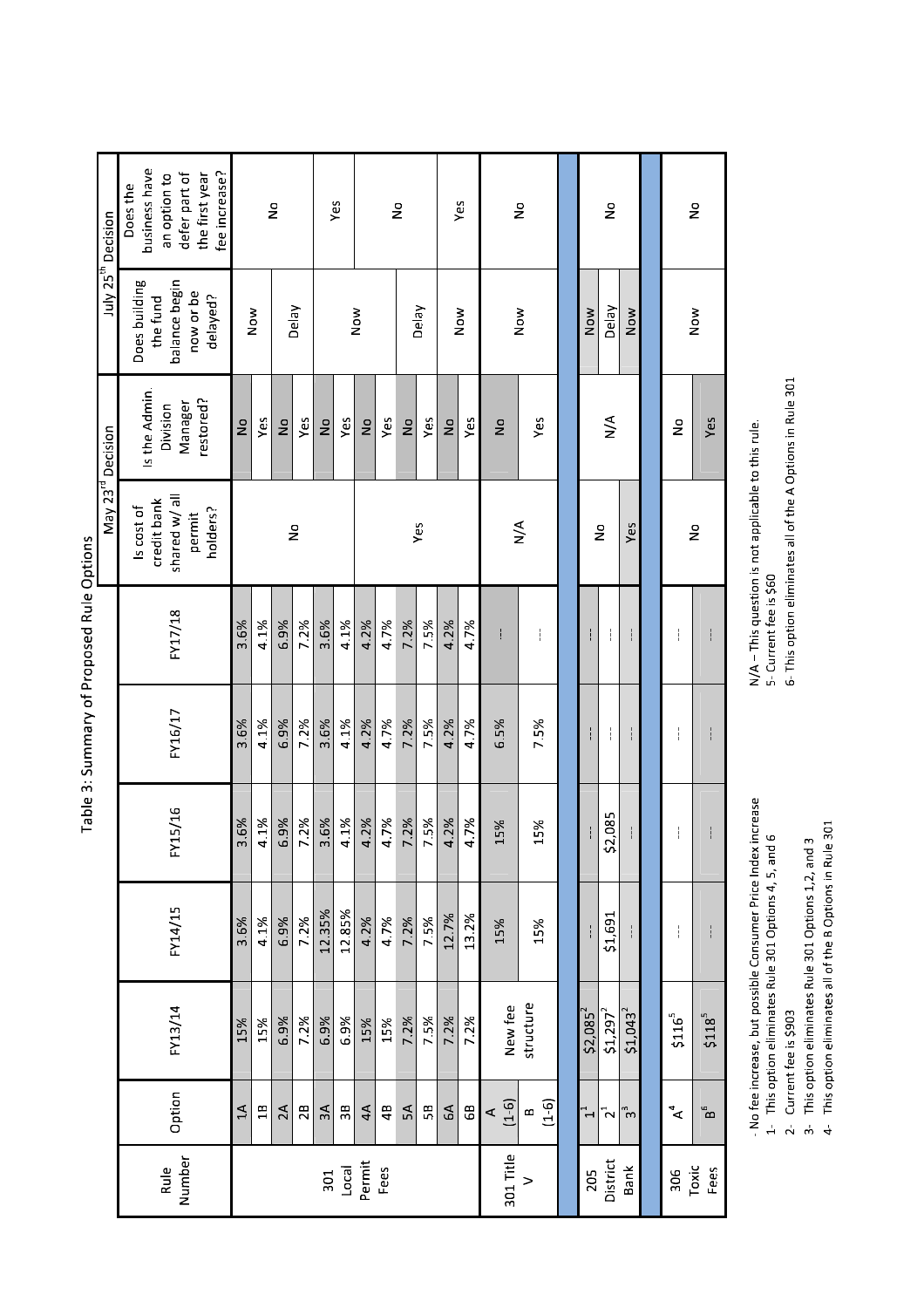## **Discussion of Proposed Rule Amendments**

To fully recover the program cost, maintain necessary staffing levels, and restore prudent fund balance, Staff is proposing amendments to four rules:

### Rule 205 – Community Bank and Priority Reserve Bank:

Rule 205 provides an option for loaning emissions reduction credits from the District banks in lieu of purchasing credits from other businesses. Credits are used for mitigating emissions increases or as an alternative to traditional rule compliance, usually to extend compliance deadlines. In addition to paying the market rate for the credit, businesses pay an annual loan renewal fee of \$903 per active loan. This renewal fee covers the staff costs to secure replacement emission reduction credits to sustain the bank for future business needs. These costs include implementing the Wood Stove and Fireplace Change Out Program<sup>2</sup>. Staff has developed several options to increase the annual loan renewal fee. Staff recommends adopting Option 3. Adopting Rule 205, Option 3 also eliminates Rule 301, Options 1, 2, and 3 for reasons discussed below.

Option 1: Allocate the entire cost of the District Bank to the sources who are borrowing credits from the District Bank. This option fully recovers the program cost in the first year. There are currently 50 active loans secured by 14 sources. The annual renewal fee for this option is \$2,085 per active loan, beginning on the date of adoption.

Option 2: Same as Option 1, but phase the fee increase in over the next three years. For the first two years, the annual loan renewal fees will not fully recover the program cost. The program shortfall in those years will be covered by the existing stationary source fund balance. The annual renewal fees for the next three years are shown below:

|                    | $FY13/14^3$                     | /15<br>4/ | 5/16    |
|--------------------|---------------------------------|-----------|---------|
| Annual Renewal Fee | . 207<br>m A<br>w<br>. <i>.</i> | .691<br>Œ | \$2,085 |

Option 3: Allocate half the cost of the District Bank to the sources who are taking loans from the District bank and half to all permitted sources. A viable District Bank is a benefit to all permit holders because it provides the opportunity for any permitted source to access the District Bank in the future. The annual renewal fee for this option is \$1,043 per active loan. If this option is selected, the fee increase amounts in Rule 301 must increase to cost recover the remaining District Bank costs. These slightly higher fee increases are proposed in Options 4A, 4B, 5A, 5B and 6 for Rule 301.

In addition to the proposed fee increase, Staff is proposing to add a provision that authorizes the APCO to adjust the annual renewal fee relative to the change in the California Consumer Price Index (CPI), but only when the adjustment is proposed as part of the annual budget process.

 $2$  Portion of the Woodstove Program costs are covered by Land Use Mitigation Fees.

 $3$  The fee actually is implemented on the date of rule adoption through the 1st year after date of rule adoption. The fiscal years are used in this table for brevity.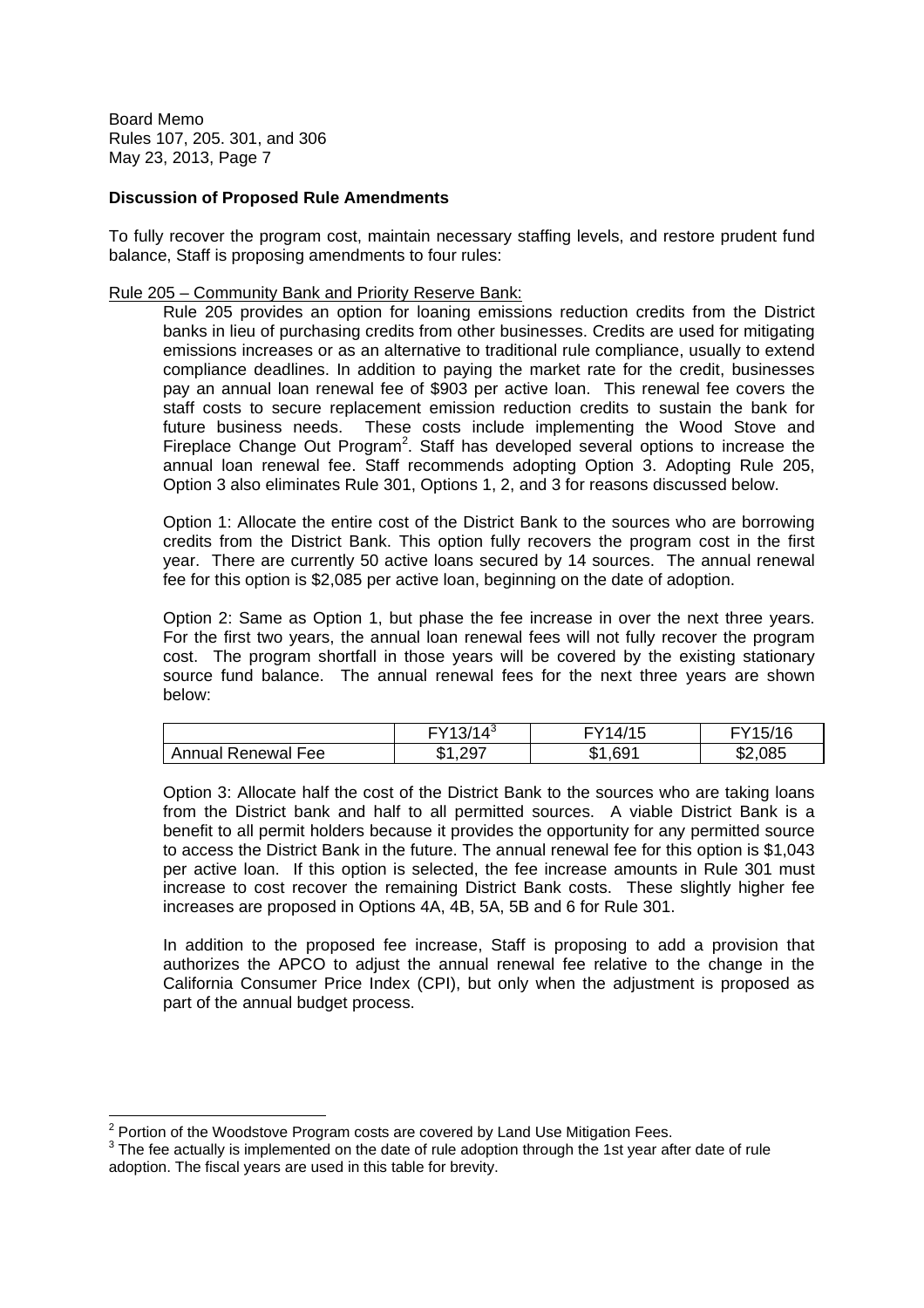## Rule 301 – Permit Fees – Stationary Source:

This rule establishes or revises fees for processing new or modifying existing permits, issuing and amending Title V permits, renewing local and Title V permits, processing credit applications, and depositing or withdrawing credits from the District Bank. Staff is proposing to add new fees, revise the Title V fee structure, and increase all fees over the next several years to fully recover the program cost and restore prudent fund balance.

The proposed new and revised fees are the following:

- Change of Name: Staff is proposing a fee for a name change on a permit. The fee is \$66 for the first permit and \$28 for each additional permit. This fee recovers Staff's time to update the permit(s) and the information in the permit database. This revision simply substitutes a set fee in place of the past practice of charging staff's hourly rates.
- Source Test Fee for Gasoline Dispensing Facilities (GDFs): Staff is proposing to formalize existing policies on source test fees for GDFs. According to the policy, GDFs have been assessed a lower source test fee because the current source test fee (\$1,307) is too high relative to the time required for testing gasoline storage and dispensing equipment. The proposed source test fees for GDFs are \$234 for underground tanks, \$117 for aboveground tanks, and \$78 for facilities required to do only Phase I vapor recovery testing.
- Alternative Compliance Application Processing Fee: This fee is currently established in Rule 107 – Alternative Compliance. All alternative compliance applications require a new permit or revisions to an existing permit. Therefore, Staff is proposing to move the alternative compliance application processing fee of \$91 per hour to Rule 301 and increase the fee to \$105 per hour.
- Public Notification Fee: Staff is proposing to add a publication fee that requires the applicant to cover the cost associated with public notification. Notifications usually include publishing notices in a newspaper regarding the approval or disapproval of an application. In the past, the District has absorbed this cost.

# Rule 301 – Local Permit Fees

Staff is proposing to increase fees and phase the increases in over 5 years. All existing fees will be increased from FY13/14 through FY17/18<sup>4</sup>. The proposed fee increase amount will depend on which of the several options is selected. Each option involves a different approach to phasing in the increase over a five-year period. The key factors that determine the fee increase amounts are: the time to restore the fund balance, the addition of the Administration Division Manager position, and the method for distributing the District Bank costs. Each of the Options is summarized below as well as in the proceeding Table 3:

<sup>4</sup> One exception is the Alternative Compliance fee which increases over 6 years through FY18/19 to reach the same Time and Materials Labor Rate fee as the other Labor Rate fees in the rule.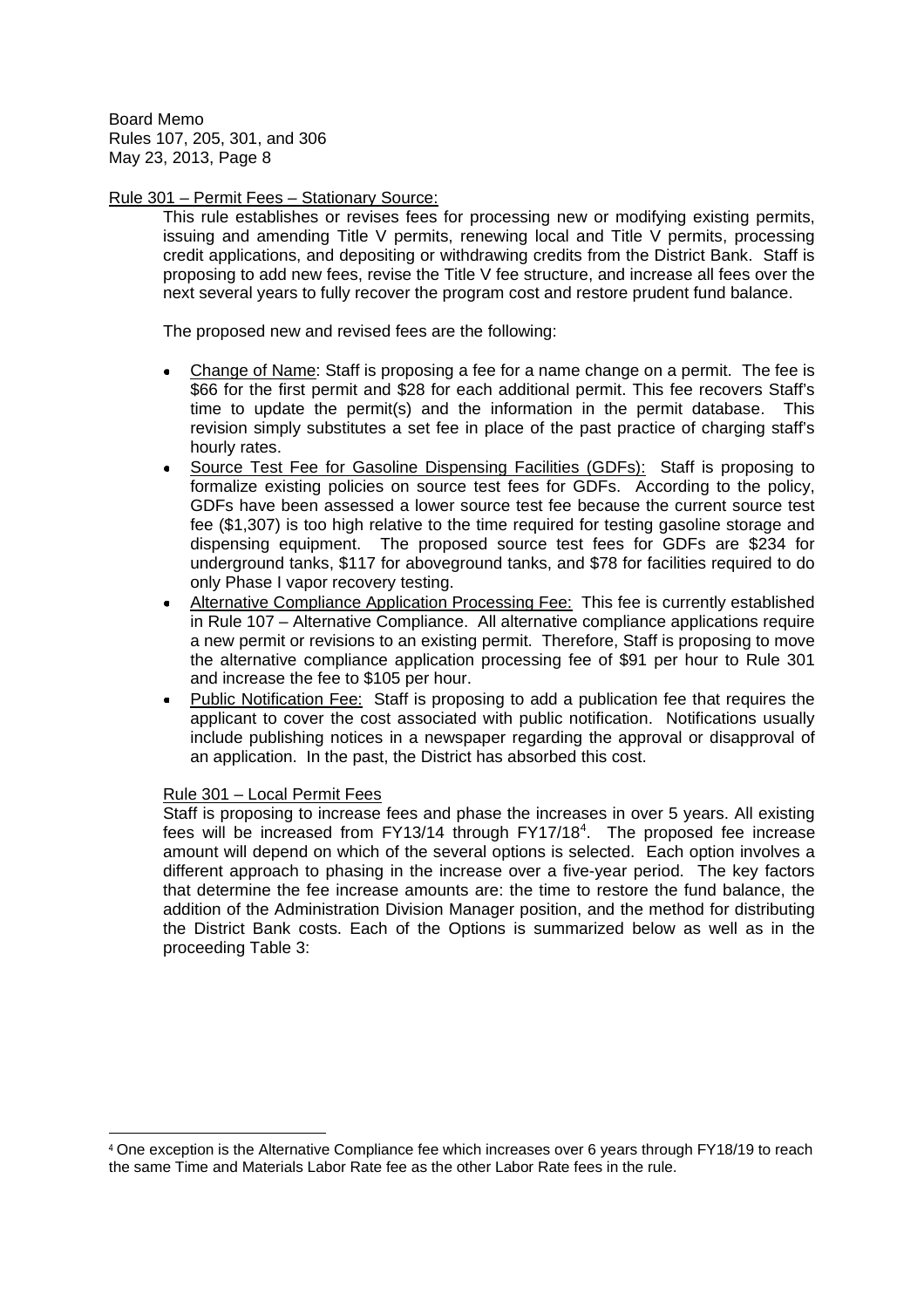> Option 1A: 15% in FY13/14 and 3.6% increase each year from FY14/15 to FY17/18 for all fees except the hourly rate<sup>5</sup>

- immediately begins to restore fund balance
- does not restore the Administration Division Manager position
- does not include any District Bank costs

Option 1B: 15% in FY13/14 and 4.1% increase each year from FY14/15 to FY17/18

- immediately begins to restore fund balance
- restores the Administration Division Manager position in FY14/15
- does not include any District Bank costs

Option 2A: 6.9% increase each year from FY13/14 to FY17/18

- delays restoring fund balance, and then builds fund balance at a slower rate
- does not restore the Administration Division Manager position
- does not include any District Bank costs

Option 2B: 7.2% increase each year from FY13/14 to FY17/18

- delays restoring fund balance, and then builds fund balance at a slower rate
- restores the Administration Division Manager position in FY14/15
- does not include any District Bank costs

Option 3: This option modifies Option 1 to add a provision that allows sources to elect to defer part of the initial fee increases for FY13/14 with a 25% deferral fee.

Option 3A: Allows sources to defer 7% of the Option 1 FY13/14 fee. The effective fee increases are 6.9% in FY13/14, 12.35% in FY14/15, and 3.6% in FY15/16 through FY17/18

- $\bullet$ immediately begins to restore fund balance
- does not restore the Administration Division Manager position
- does not include any District Bank costs  $\bullet$

Option 3B: Allows sources to defer 7% of the Option 1 FY13/14 fee. The effective fee increases are 6.9% in FY13/14, 12.85% in FY14/15, and 4.1% in FY15/16 through FY17/18

- immediately begins to restore fund balance
- restores the Administration Division Manager position in FY14/15
- does not include any District Bank costs

Option 4A: 15% in FY13/14 and 4.2% increase each year from FY14/15 to FY17/18 for all fees except the hourly rate

- immediately begins to restore fund balance  $\bullet$
- does not restore the Administration Division Manager position
- distributes 50% of the District Bank costs

<sup>&</sup>lt;sup>5</sup> In all Rule 301 options the percent increase listed does not apply to the hourly rates. The fee increases for the hourly rates are higher than listed above. The increases for the hourly rates are not included in the summary because they account for only 2% of Rule 301 revenues, principally from the gas station (GDF) source test fees. There are three hourly rates and the increases for each are specified in Section 404.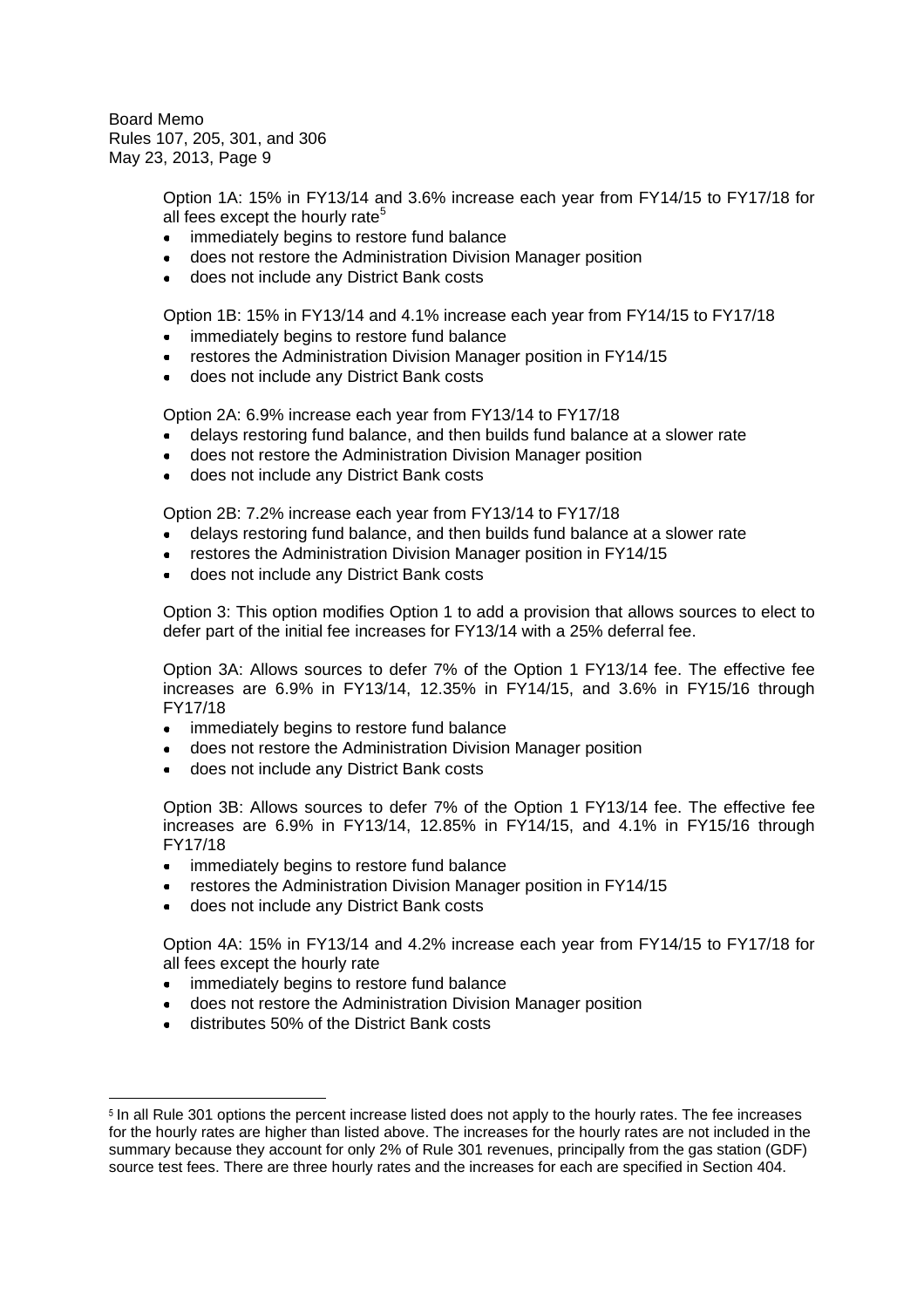Option 4B: 15% in FY13/14 and 4.7% increase each year from FY14/15 to FY17/18

- immediately begins to restore fund balance
- restores the Administration Division Manager position in FY14/15
- includes 50% of the District Bank costs

Option 5A: 7.2% increase each year from FY13/14 to FY17/18

- delays restoring fund balance, and then builds fund balance at a slower rate
- does not restore the Administration Division Manager position  $\blacksquare$
- includes 50% of the District Bank costs

Option 5B: 7.5% increase each year from FY13/14 to FY17/18

- delays restoring fund balance, and then builds fund balance at a slower rate
- restores the Administration Division Manager position in FY14/15
- includes 50% of the District Bank costs

Option 6: This option modifies Option 4 to add a provision that allows sources to elect to defer part of the initial fee increases for FY13/14 with a 25% deferral fee.

Option 6A: Allows sources to defer 6.8% of the Option 1 FY13/14 fee. The effective fee increases are 7.2% in FY13/14, 12.7% in FY14/15, and 4.2% in FY15/16 through FY17/18

- immediately begins to restore fund balance
- does not restore the Administration Division Manager position
- includes 50% of the District Bank costs

Option 6B: Allows sources to defer 6.8% of the Option 1 FY13/14 fee. The effective fee increases are 7.2% in FY13/14, 13.2% in FY14/15, and 4.7% in FY15/16 through FY17/18

- immediately begins to restore fund balance
- restores the Administration Division Manager position in FY14/15
- includes 50% of the District Bank costs

## Rule 301 – Title V Permit Fees

In addition to our local permits, the Clean Air Act requires federal permits, known as Title V permits, for our 16 major sources. Those 16 sources pay both the Title V permit fee and the local permit fee. Federal regulations require that our Title V fee cover the costs of the Title V permit program. Therefore, the Title V increases will be phased over three years. Staff is proposing to replace the Title V hourly fee rate with a flat fee rate schedule. The current Title V fee is based on the actual time spent processing Title V permit applications (initial permits, renewals, and permit modifications) at the specified hourly rate<sup>6</sup>. The current fee structure is difficult to implement consistently because local permit work overlaps Title V work and takes additional effort to track. Staff is proposing a flat fee rate structure for each type of Title V application as shown in Table 4.

In addition, Staff is proposing to establish a new annual Title V fee to recover the costs that the District has not been able to recover in the past such as inspections, reporting, and training. To cover this portion of the Title V program cost, Staff is proposing a new annual Title V fee of \$214 per local permit. The number of local permits is indicative of

<sup>6</sup> Rule 301, Section 308.12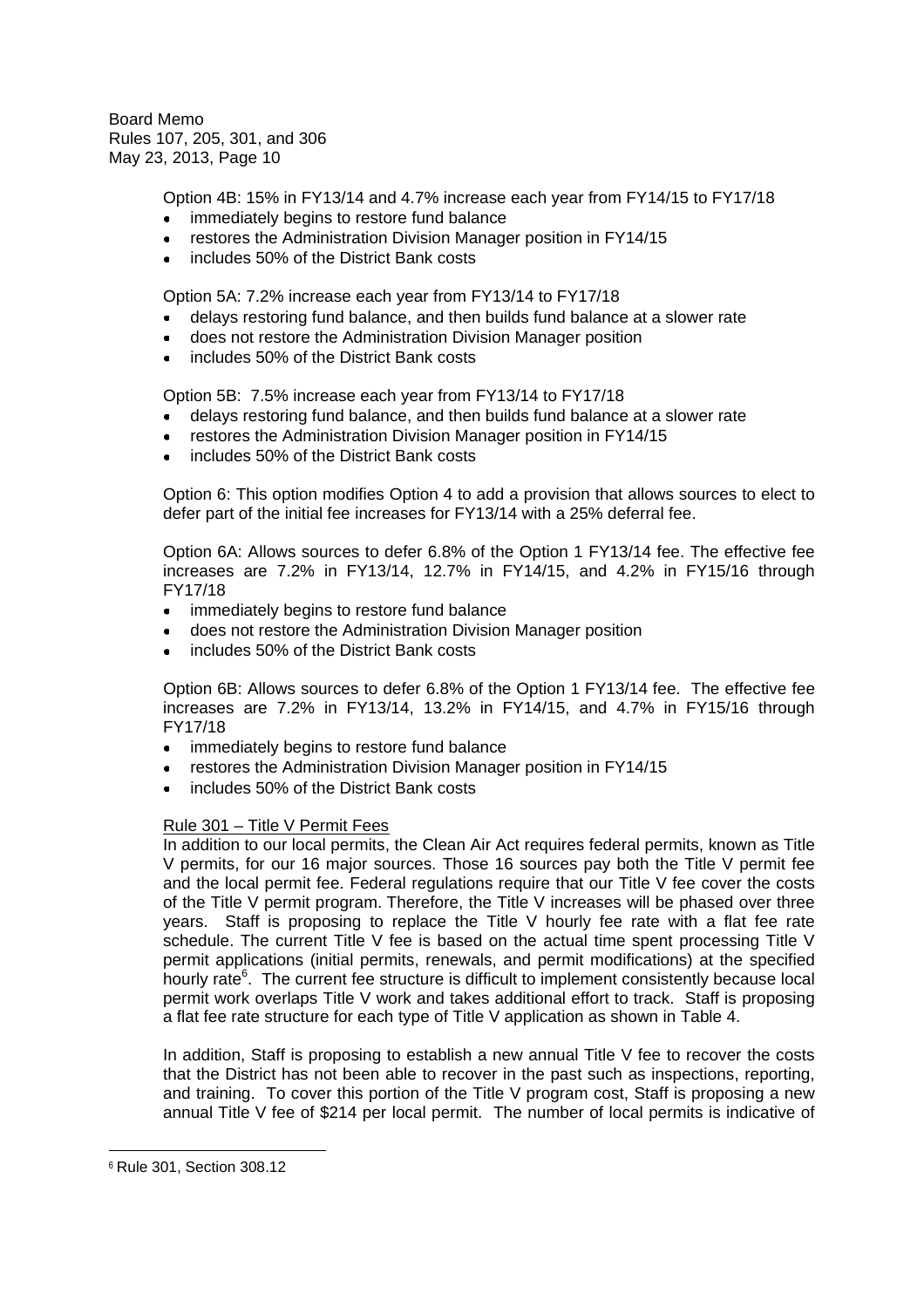> the duration and complexity of inspections and provides a reasonable basis to apportion on-going annual Title V program costs.

> The only policy decision that affects the Title V fee is the addition of the Administrative Division Manager position. There is no difference in FY13/14 (Table 4) or FY 14/15 from the policy decision. The difference in the fee increase is in FY 16/17 where with the Administrative Division Manager it is 7.5% and without the Administrative Division Manager it is 6.5%.

| rable 4 – Title V Fees                  |                                   |  |  |  |  |  |  |  |  |
|-----------------------------------------|-----------------------------------|--|--|--|--|--|--|--|--|
| <b>Type of Title V Application</b>      | Proposed SMAQMD Fee for FY13/14   |  |  |  |  |  |  |  |  |
| Application Filing Fee*                 | \$1,902 per application           |  |  |  |  |  |  |  |  |
| Initial Title V Operating Permit        | \$1,841 per local permit          |  |  |  |  |  |  |  |  |
| <b>Title V Operating Permit Renewal</b> | \$801 per local permit            |  |  |  |  |  |  |  |  |
| Significant Title V Permit Modification | \$5,308 per local permit modified |  |  |  |  |  |  |  |  |
| Minor Title V Permit Modification       | \$2,700 per local permit modified |  |  |  |  |  |  |  |  |
| Administrative Title V Permit           | \$538 per application             |  |  |  |  |  |  |  |  |
| Amendment                               |                                   |  |  |  |  |  |  |  |  |

 $T - L = 4 - T + 16$  V Fees

\*Application filing fee is required for each Title V application submitted.

#### Rule 306 – Air Toxics Fees:

This rule is used to implement the Air Toxics Program known in state law as the Air Toxics "Hot Spots" Information and Assessment Act of 1987. Staff is proposing to increase the fee for the industry-wide sources to recover the cost associated with collecting data for and performing and evaluating state mandated risk assessments on behalf of businesses in this source category. The current fee is \$60 per facility. The fee increase depends on which of the following options is selected. All options presented build a fund balance for the air toxics program. This cost is significantly lower than the cost incurred if each source performed its own risk assessment.

Option A: These options maintain current reduced Staffing levels. The proposed fee for each option is \$116 per facility in the Industry-wide Category.

Option B: These options restore an Administrative Division Manager in FY14/15. The proposed fee for each option is \$118 per facility in the Industry-wide Category.

In addition to the proposed fee increase, Staff is proposing to add a provision to authorize the Air Pollution Control Officer to adjust air toxics fees by the change in the CPI when the adjustment is proposed as part of the annual budget.

#### **District Impacts**

The District is responsible for achieving and maintaining clean air standards in Sacramento County. The proposed fee increases are necessary to effectively implement the stationary source programs to meet state and federal requirements, and reduce emissions to achieve and maintain health-based air quality standards. If the proposed fee increases are not adopted, the District will exhaust available funds before the end of FY13/14, jeopardizing the District's ability to meet its responsibilities.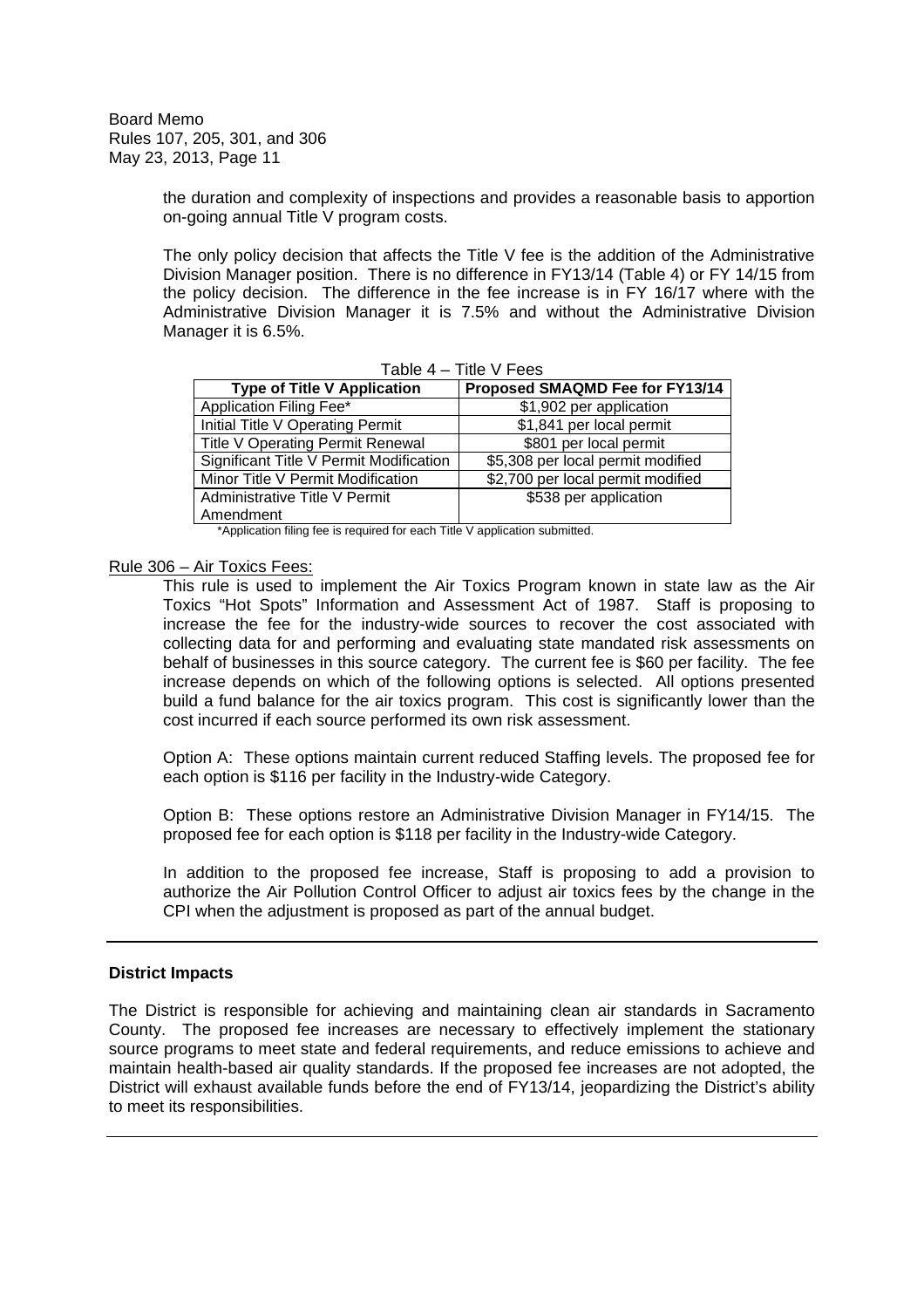### **Emission Impacts**

The proposed amendments to Rules 107, 205, 301, and 306 will increase fees to recover the District's cost to administer the stationary source permit program, Title V program, air toxics program, and the District Bank. These amendments are administrative and do not establish emission standards.

### **Environmental Review and Compliance**

Staff finds that the amendments to Rules 107, 205, 301, and 306 are exempt from California Environmental Quality Act (CEQA). Public Resources Code Section 21080(b)(8) and Section 15273 of the State CEQA Guidelines provide that the adoption or amendments of fee rules are not subject to CEQA. To claim this exemption, the District must find that the amendments are for the purpose of meeting operating expenses. Amendments to Rules 107, 205, 301 and 306 will increase fees to help recover the cost to implement the permit and air toxics programs.

## **Public Outreach and Comments**

Staff began the public process by holding an Industry Fee Task Force meeting with selected businesses regarding fee increases in Rules 301 and 306 on January 31, 2013. Staff subsequently added proposed fee increases for alternative compliance permits and renewal of loans from the District Bank, governed by Rule 205. On April 11, 2013, Staff held a public workshop on these fee increases. As directed by the Board, Staff also held another public workshop on May 14, 2013, to discuss in detail the proposed fee options for each fee rule. In addition, Staff discussed the proposed fee increases with the full Board and/or the Board's Personnel and Budget Subcommittee on February 28, April 11, and April 25, 2013.

For the two public workshops and today's public hearing, Staff posted public notices on the District's website, emailed the notices to interested parties, and sent notices by U.S. mail to all permit holders. In addition, the notices for the first public workshop on April 11, 2013 and today's public hearing were published in the Sacramento Bee.

The responses to oral and written comments from the Industry Fee Task Force meeting and the first public workshop are included in Attachments F and G. The comments from the second public workshop will be discussed at this Board hearing.

During the first public workshop written comment period, Staff received two comment letters, one from Aerojet and one from County of Sacramento, Department of Management and Recycling (Kiefer Landfill), regarding the proposed fee increases in Rules 205 and 301. These comments and Staff's responses are summarized below:

Rule 205 Comments: Both comment letters expressed concern about the large increase in the annual loan renewal fee. Aerojet suggested that the District phase-in the proposed fee increases over a period of either 3, 4, or 5 years to give them time to reallocate money and balance their budget to cover these costs. Kiefer Landfill suggested changing the fee structure so that the annual renewal fee is proportional to the size of the loan. The suggested fee structure would consist of fees for small, medium, and large size loans.

In response to comments, Staff developed options for Rule 205 for the Board to consider.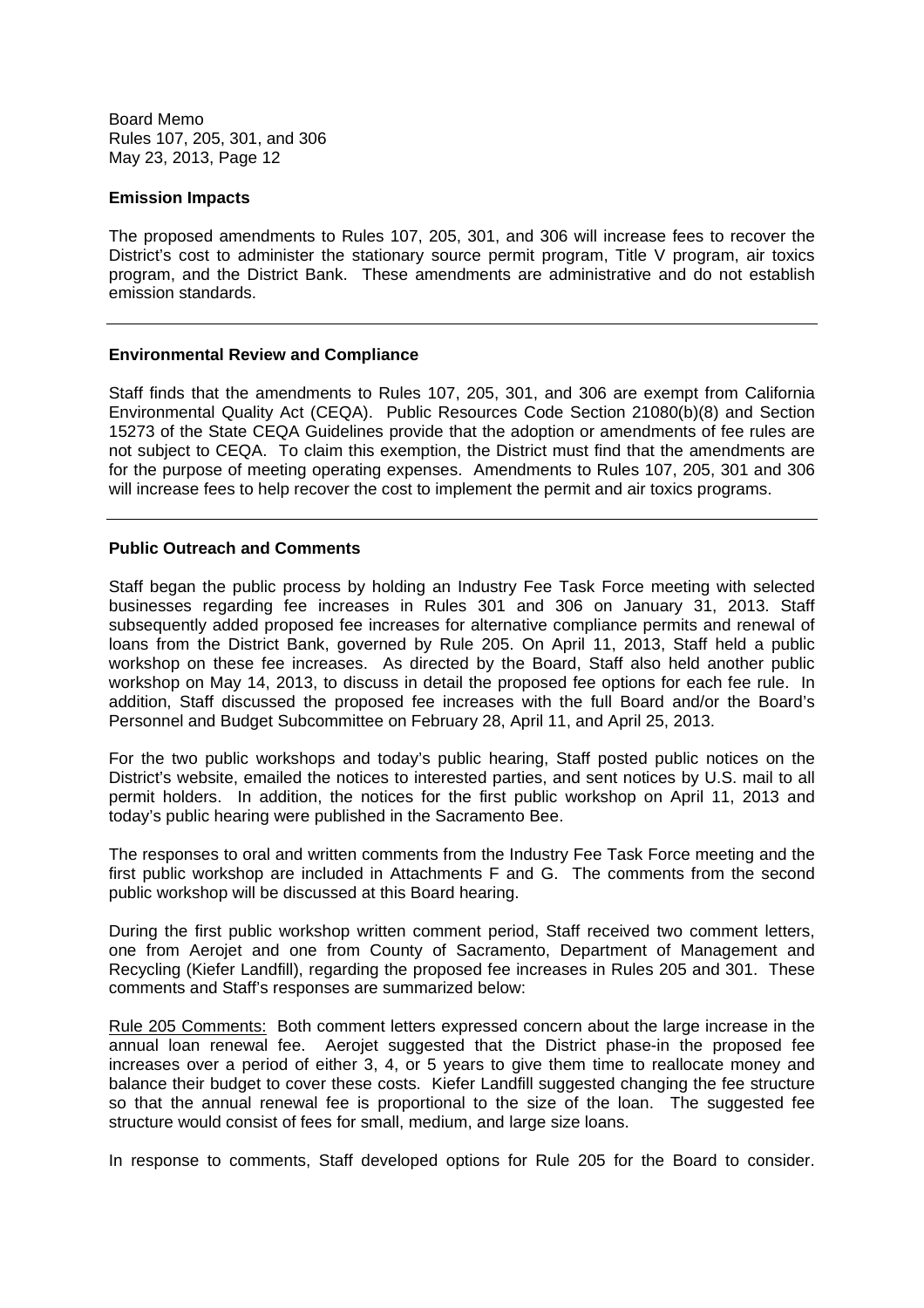Option 2 phases in the proposed annual fee increase over three years. Staff used a 3-year period because the existing stationary source fund balance is not sufficient to cover the shortfall during a 5-year phase in period and this approach will consume the least amount of the existing stationary source fund balance. Option 3 allocates half of the cost to all permit holders and reduces the cost to the sources with District Bank loans. The proposed annual renewal fee in Option 3 is half of the proposed fee in Option 1.

Regarding to Keifer Landfill's specific comment, no changes were made. The amount of the loans does not affect the amount of Staff time to maintain and update the District Bank and to implement the emission reduction projects to create replacement credits. As such, Staff does not consider it appropriate to use different renewal fees for different sizes of loans.

Rule 301 Comments: Aerojet provided comments expressing concerns that the proposed fee increases will add regulatory burden disproportionate to their competitors in other states, adversely impact the job growth in the manufacturing sector, and are out of step with the statelevel emphasis on controlling regulatory program costs and reducing the burdens on the regulated community. They also stated that the proposed fee increases will result in over a 70% increase in fees within the next three years.

Staff understands the potential impacts that the fee increases may cause to the regulated community; however, the proposed fee increases are necessary to effectively implement the stationary source programs to meet state and federal requirements and reduce emissions. The Sacramento area is ranked sixth on the list of U.S. cities with the worst ozone pollution. If we don't make required progress toward achieving air quality standards, EPA could impose sanctions that would impact businesses and suspend regional transportation funding. On the other hand, the Sacramento area meets the federal standard for fine particulate matter. Staff's effort to control sources, including unpermitted sources such as fireplaces and wood stoves, helped the region meet the federal health standard. As such, the District is not required to adopt additional control measures that would add costs to our permitted sources. To continue to avoid additional regulatory burden, the Sacramento area must remain in attainment.

The District has implemented several procedural changes to increase revenues and many cost saving actions to improve efficiency, and has reduced 6 staff positions related to the stationary source programs in order to avoid a fee increase since 2001. Staff has also worked hard to avoid imposing fees. Specifically, we put extensive effort into a successful push to avoid imposing Clean Air Act Section 185 fees on major sources like Aerojet. Section 185 fees for Aerojet would have been \$204,170, and the total fees that would have been due from all major sources are over \$4 million through 2011. We continue to work with EPA to formally terminate the Section 185 fee obligation. No additional fees were paid by our major sources to support our efforts on their behalf.

Kiefer Landfill also provided comments specific to the Title V fees. Their concern was that the projected Title V fee increases for their facility were underestimated because the estimates did not include the projected fee revenues associated with future Title V permit modifications, such as minor or significant modifications.

The estimates of higher fees noted in the comment letter are based on specific, anticipated permit actions for Kiefer Landfill over the next four years. To use this estimate for all Title V sources for future modification is speculative. Staff cannot predict the specific number and type of future Title V applications from every Title V source or the actual amount of staff time that will be spent processing future Title V permit applications. Staff's Title V fee revenue projections for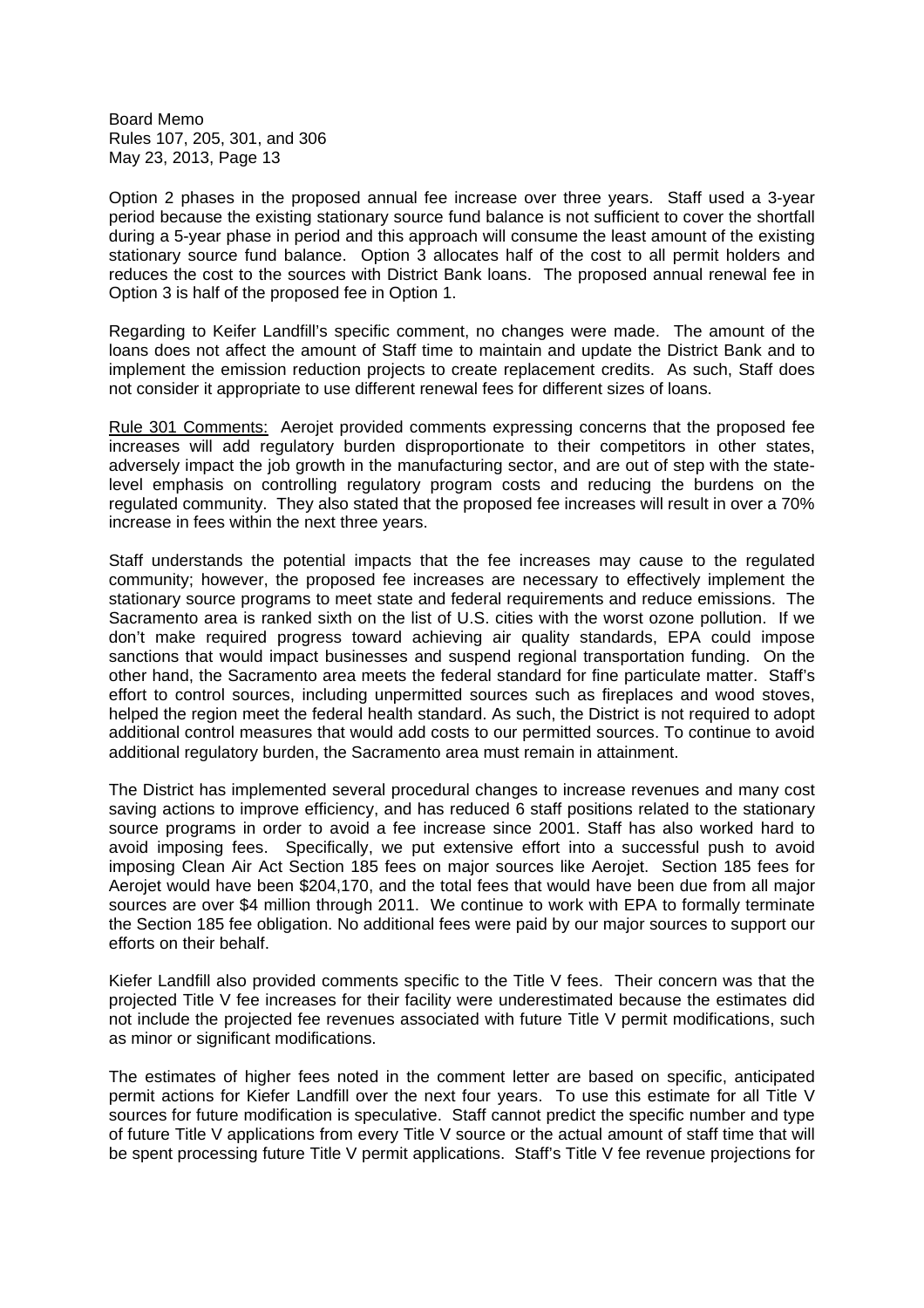each Title V facility were based on the annual average for all past permitting activities that occurred from FY07/08 through FY11/12 and the new annual fee for Title V permits. The fiveyear historical average was used to estimate future fees and is Staff's best estimate of future costs. The table shows the projected fees using Staff's five-year historical average and Kiefer Landfill's projected fees based on anticipated Title V permit modifications.

|                             | FY13/14 | FY14/15     | FY15/16      | FY16/17  |
|-----------------------------|---------|-------------|--------------|----------|
| District's estimates*       | \$7,993 | \$9,192     | \$10,571     | \$11,258 |
| Kiefer Landfill's estimates | \$3,424 | $$33,150**$ | $$14,185***$ | \$25,542 |

\*Based on 5-year historical average

\*\*Includes anticipated Title V permit modifications for flare and engine permits

\*\*\*Includes anticipated Title V permit modifications for green waste trommel screen permits

# **Non-substantive Change After Posting of Rules**

The proposed amendments to Rule 205 and Rule 301 have been modified on April 30, 2013 after posting of the notice of public hearing on April 22, 2013. The changes in Rule 205 lowered the annual renewal fee to \$2,085 and this proposal became Option 1. Staff also added Options 2 and 3 for the Board's consideration and adoption. Option 2 and 3 also lowered the annual renewal fee<sup>7</sup>. The changes are nonsubstantive changes because they lessen the impacts with active loans. The changes in Option 3 were also discussed in concepts in the document "Summary of Options for Rule 301" posted on April 22, 2013.

The changes in Rule 301 added the fee increase amounts for Options 4A, 4B, 5A, 5B, and 6 for the Board's consideration. These changes were discussed in concepts in Option 4 in the document "Summary of Options for Rule 301" posted on April 22, 2013. The changes also modified the language in Section 404 for clarification<sup>8</sup>. The Board will consider adoption of Rule 301 at the July 25, 2013 hearing. Staff will post the final proposed rule language for the Board's consideration and adoption 30 days prior to that public hearing.

None of the changes were substantive because they did not preclude the public from thoroughly analyzing the fee changes or presenting knowledgeable comments. In addition, the public notice alerted the public to the existence of changes by stating "Staff is evaluating comments received following the Public Workshop and will discuss an additional option to respond to those comments during the May 23, 2013 Board Hearing. The option may distribute a portion of the costs associated with the District credit banks regulated by Rule 205 – Community Bank and Priority Reserve Bank because the viability of those credit banks may be needed by any permit holder in the future. If requested, this would increase the fee increase amounts shown in Section 402 rule language beginning in FY14/15. This increase is expected to be less than 1%."

<sup>7</sup> Rule 205 Section 313.1.

 $^8$  In Section 404 of Rule 301, the modified language explains if the fee increases exceed the limitation in the California Health and Safety Code, then the fee increases would be a lesser amount that is consistent with the California Health and Safety Code.